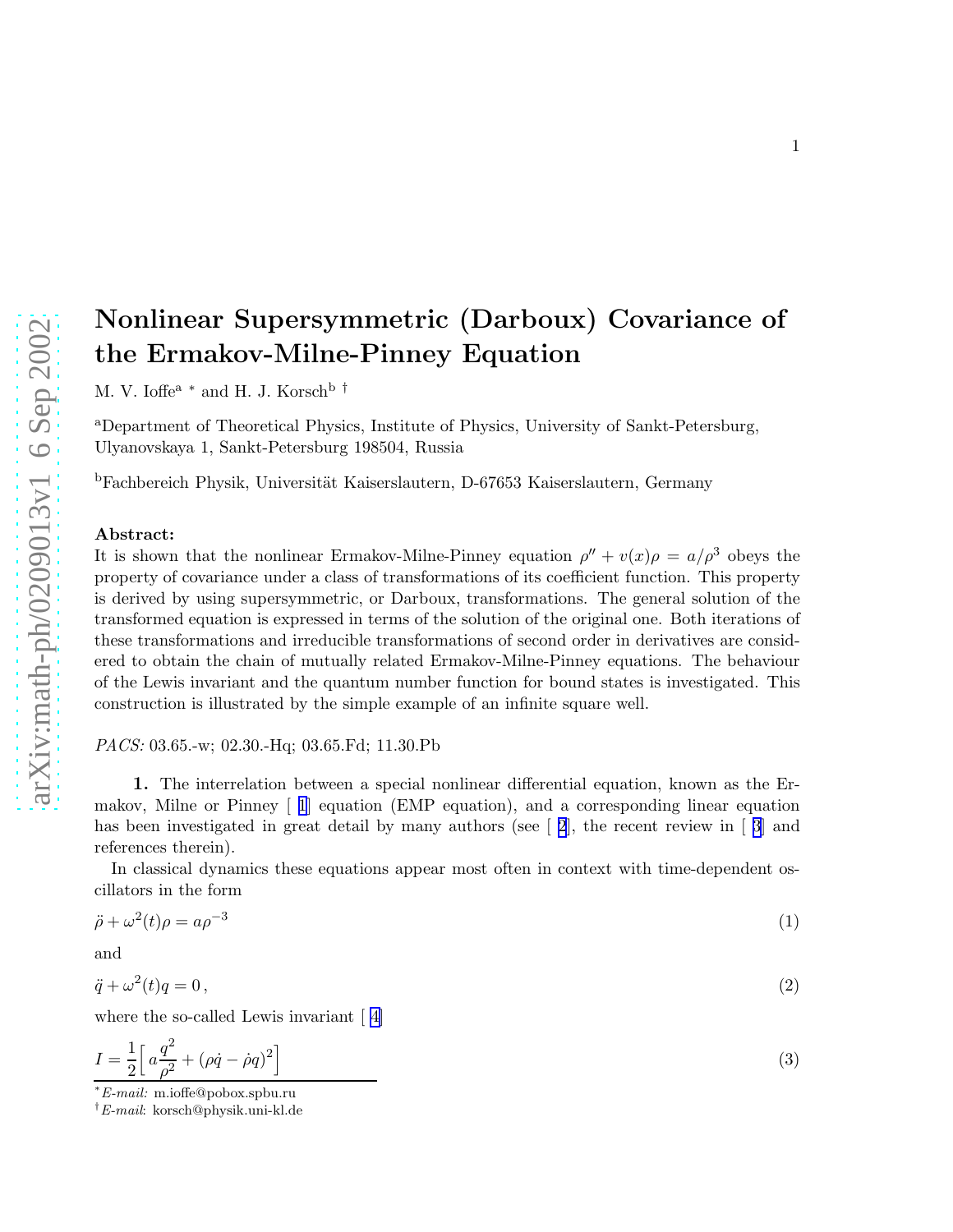<span id="page-1-0"></span>plays a role as a constant of motion for [\(2\)](#page-0-0). For a recent application to pulse induced transitions see  $\lceil 5 \rceil$  $\lceil 5 \rceil$  $\lceil 5 \rceil$ .

In Quantum Mechanics, the general solution of the Schrödinger equation

$$
\psi'' + k^2(x)\psi = 0 \;, \quad k^2(x) = \frac{\hbar^2}{2m}(E - V(x)) \tag{4}
$$

can be expressed in amplitude-phase form as

$$
\psi(x) = \alpha \rho(x) \sin\left(\int_{x_0}^x \rho^{-2}(x') dx' + \beta\right),\tag{5}
$$

where  $\alpha$ ,  $\beta$  are constants and  $\rho(x)$  is an arbitrary solution of

$$
\rho'' + k^2(x)\,\rho = a\rho^{-3}.\tag{6}
$$

Eq. (5) directly implies the condition

$$
N(E) = \frac{1}{\pi} \int_{-\infty}^{+\infty} \rho^{-2}(x, E) dx = n + 1, \quad n = 0, 1, 2, ...
$$
 (7)

for the bound state energies  $E_n$ .

In reverse, the Ermakov method can be considered as a method to solve the EMP equation. Here we will discuss some aspects of the Darboux  $[6]$ , or supersymmetric  $[7]$ , covariance of this nonlinear differential equation. The role of Darboux transformations in the study of soliton solutions of nonlinear evolutionary equations, like KdV and KP, is well known (see, for example, [ [8\]](#page-7-0) and references therein). Nevertheless, up to our knowledge, this approach was not used for an investigation of EMP equation.

2. We start from the standard one-dimensional Schrödinger equation  $(\hbar = 1, m = 1/2)$ :

$$
-\psi''(x,E) + \left(W^2(x) - W'(x)\right)\psi(x,E) = E\psi(x,E),\tag{8}
$$

where for convenience the potential  $V(x)$  is written in "supersymmetric form" [7] in terms of the real superpotential  $W(x)$ :

$$
V(x) = W^{2}(x) - W'(x). \tag{9}
$$

The Hamiltonian  $H = -\partial^2 + V(x)$  is intertwined with another (superpartner) Hamiltonian

$$
\tilde{H} = -\partial^2 + \tilde{V}(x); \tag{10}
$$

$$
\tilde{V}(x) = W^2(x) + W'(x) \tag{11}
$$

by the component of supercharge

$$
q^+ = -\partial + W(x); \tag{12}
$$

$$
Hq^+ = q^+\tilde{H}.\tag{13}
$$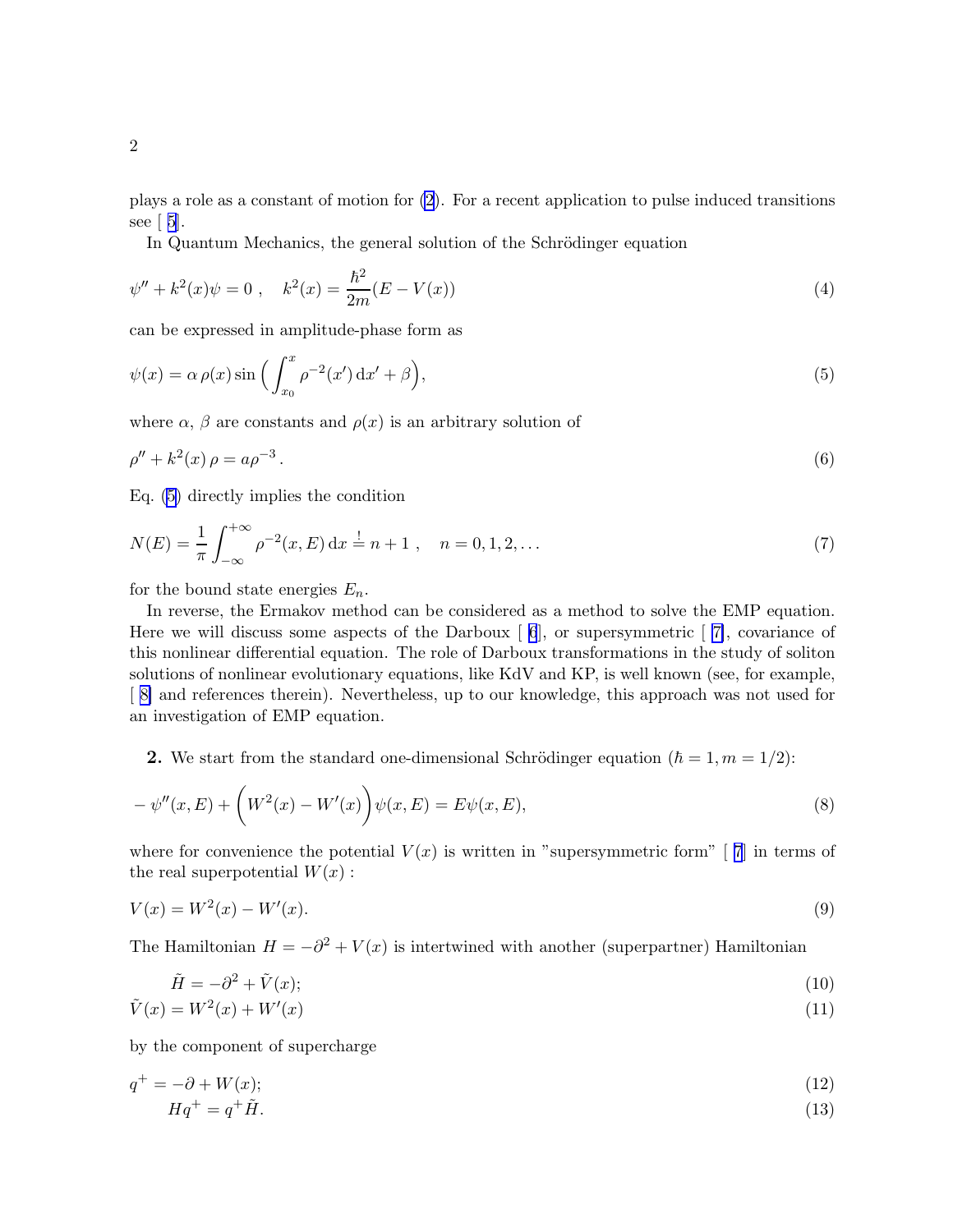<span id="page-2-0"></span>This intertwining relation, together with the hermitian conjugated one,

$$
q^-H = \tilde{H}q^-\tag{14}
$$

$$
q^- \equiv (q^+)^{\dagger} = \partial + W(x),\tag{15}
$$

seem to be the most important elements of standard supersymmetrical Quantum Mechanics (SUSYQM)  $\lceil 7 \rceil$  and its generalizations  $\lceil 9, 10, 11, 12 \rceil$  $\lceil 9, 10, 11, 12 \rceil$  $\lceil 9, 10, 11, 12 \rceil$  $\lceil 9, 10, 11, 12 \rceil$  $\lceil 9, 10, 11, 12 \rceil$ . In particular, just these relations ([13\)](#page-1-0), (14) lead to the isospectrality (possibly, up to zero modes of operators  $q^{\pm}$ ) of Hamiltonians H,  $\tilde{H}$ and to the connection between their normalized eigenfunctions, if E belongs to a discrete part of the spectrum:

$$
\tilde{\psi}(x,E) = \frac{1}{\sqrt{E}} q^{-} \psi(x,E)
$$
\n(16)

$$
\psi(x,E) = \frac{1}{\sqrt{E}} q^+ \tilde{\psi}(x,E). \tag{17}
$$

Thus, if the model with Hamiltonian H is exactly solvable (or quasi-exactly-solvable  $\lceil 13 \rceil$  $\lceil 13 \rceil$  $\lceil 13 \rceil$ ), the model with Hamiltonian  $H$  is also exactly solvable (or quasi-exactly-solvable). By iteration of this procedure, from  $\tilde{V} = W^2 + W' \equiv \tilde{W}^2 - \tilde{W}' + c$ ;  $c = const$  to the next potential  $\tilde{\tilde{V}} = \tilde{V}$  $\tilde{W}^2 + \tilde{W}' + c$ , one can obtain a chain of isospectral (up to zero modes of  $q^{\pm}$ ) models with known eigenvalues and eigenfunctions<sup>1</sup>. In terminology of Mathematical Physics we described now schematically the well known Darboux-Crum [ [14](#page-7-0)] transformations [ [8\]](#page-7-0) for Sturm-Liouville operator.

Let us denote two pairs of linearly independent solutions (may be both in the pair are not normalizable) of the stationary Schrödinger equations with Hamiltonians H and  $\tilde{H}$  by  $\psi_1(x,E)$ ,  $\psi_2(x,E)$  and  $\tilde{\psi}_1(x,E)$ ,  $\tilde{\psi}_2(x,E)$ , correspondingly. By using (16), (17), one can check that their Wronskians coincide:

$$
\Lambda \equiv \psi_1' \psi_2 - \psi_1 \psi_2' = \tilde{\psi}_1' \tilde{\psi}_2 - \tilde{\psi}_1 \tilde{\psi}_2' \equiv \tilde{\Lambda} = const.
$$
\n(18)

As was found [15], an arbitrary pair of linearly independent solutions  $\psi_1$ ,  $\psi_2$  of linear equation ([8](#page-1-0)) leads to a general solution

$$
\rho(x,E) \equiv \left[ A\psi_1^2(x,E) + B\psi^2(x,E) + 2C\psi_1(x,E)\psi_2(x,E) \right]^{1/2} \tag{19}
$$

of the nonlinear EMP equation (for simplicity we normalized  $\rho$  in Eq.([1](#page-0-0)) as  $a = 1$ ):

$$
- \rho''(x, E) + \left(W^2(x) - W'(x, E) - E\right)\rho(x, E) = \frac{-1}{\rho^3(x, E)},
$$
\n(20)

where  $A, B, C$  above are arbitrary constants, which have to satisfy the relation

$$
AB - C^2 = \frac{1}{\Lambda^2}.\tag{21}
$$

<sup>&</sup>lt;sup>1</sup>In notations of  $[10]$  this is a class of so called *reducible* second order supertransformations with a shift c.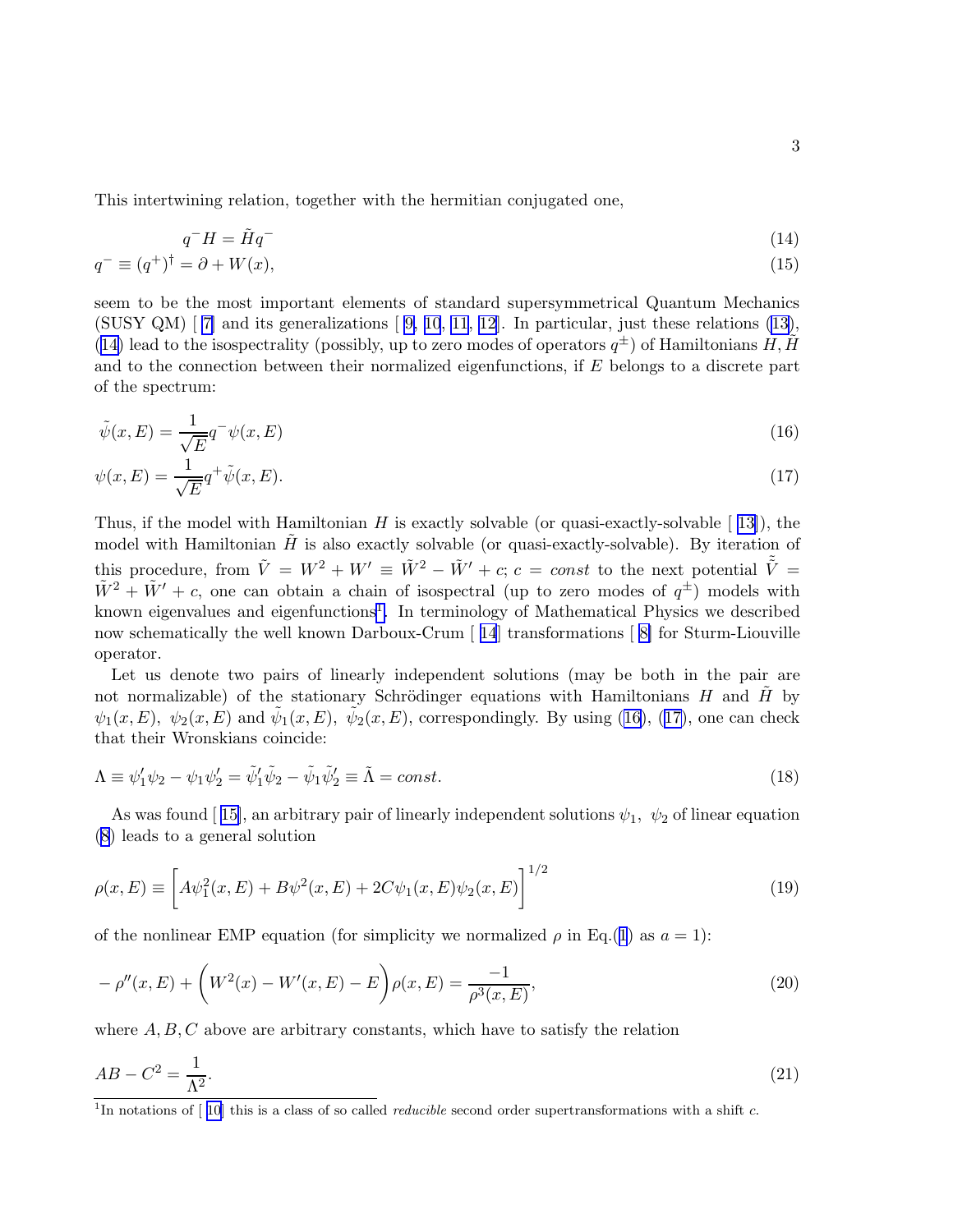<span id="page-3-0"></span>By a similar procedure with an arbitrary pair<sup>2</sup>  $\tilde{\psi}_1(x,E)$ ,  $\tilde{\psi}_2(x,E)$  of solutions of the partner Schrödingerequation with Hamiltonian  $(10)$ ,  $(11)$  $(11)$  $(11)$ , one can construct a general solution

$$
\tilde{\rho}(x,E) \equiv \left[ A \tilde{\psi}_1^2(x,E) + B \tilde{\psi}^2(x,E) + 2C \tilde{\psi}_1(x,E) \psi_2(x,E) \right]^{1/2}
$$
\n(22)

of the partner EMP equation (with the partner coefficient function  $(\tilde{V}(x) - E)$ ):

$$
- \tilde{\rho}''(x, E) + \left( W^2(x) + W'(x, E) - E \right) \tilde{\rho}(x, E) = \frac{-1}{\tilde{\rho}^3(x, E)}.
$$
\n(23)

Aftersubstitution of ([16](#page-2-0)) in (22), one obtains a general solution  $\tilde{\rho}(x, E)$  of (23), which is expressed now *not* in terms of  $\tilde{\psi}_1$ ,  $\tilde{\psi}_2$ , but in terms of linearly independent solutions  $\psi_1$ ,  $\psi_2$  of the *partner* Schrödinger equation  $(8)$ . In such a way we found an indirect connection between solutions  $\tilde{\rho}(x, E)$  and  $\rho(x, E)$  of two EMP equations via direct connection of solutions of "their" Schrödinger equations. But this prognosticated construction would become much more elegant, if the general solution  $\tilde{\rho}(x, E)$  of (23) could be expressed directly in terms of solution  $\rho(x, E)$ of([20\)](#page-2-0). Indeed, this is the case: straightforward calculations lead to the following nonlinear expression:

$$
E\tilde{\rho}^{2}(x,E) = \left(\rho'(x,E)\right)^{2} + W(x)\left(\rho^{2}(x,E)\right)' + W^{2}(x)\left(\rho(x,E)\right)^{2} + \frac{1}{\rho^{2}(x,E)} =
$$
  
= 
$$
\left[\left(\partial + W(x)\right)\rho(x,E)\right]^{2} + \frac{1}{\rho^{2}(x,E)}.
$$
 (24)

So, the nonlinear EMP equation possesses the following property, similar to the supersymmetry of Schrödinger equation (or to Darboux covariance of Sturm-Liouville operator): if  $\rho(x, E)$ satisfiesequation ([20\)](#page-2-0), its *nonlinear* transformation (24) satisfies the same EMP equation, however with a coefficient function transformed accordingly to (23).

By iterations one obtains again a chain of such EMP equations with related coefficient functions ("potentials"), whose general solutions can be expressed consecutively in terms of the solution  $\rho(x, E)$  of the first original equation [\(20](#page-2-0)). This is a nonlinear analogue of Darboux-Crum reducible transformations for the Sturm-Liouville equation. In particular, for two consecutive transformations:

$$
V = W^2 - W' \rightarrow \tilde{V} = W^2 + W' \equiv \tilde{W}^2 - \tilde{W}' + c \rightarrow \tilde{\tilde{V}} = \tilde{W}^2 + \tilde{W}' + c; \quad \rho \rightarrow \tilde{\rho} \rightarrow \tilde{\tilde{\rho}}, \tag{25}
$$

thesolution  $\tilde{\rho}$  of EMP equation ([20\)](#page-2-0) with coefficient function  $\tilde{\tilde{V}}$  can be expressed in terms of original solution  $\rho$ :

$$
E^{2} \tilde{\rho}^{2} = \left[ W \left( W + \tilde{W} \right) - E \right]^{2} \rho^{2} + \left( W + \tilde{W} \right)^{2} (\rho')^{2} + \left( W + \tilde{W} \right) \left[ W \left( W + \tilde{W} \right) - E \right] (\rho^{2})' + \frac{(W + \tilde{W})^{2}}{\rho^{2}},
$$
\n(26)

<sup>&</sup>lt;sup>2</sup>We choose here the same constants  $A, B, C$  and take into account the equality [\(18\)](#page-2-0) between Wronskians.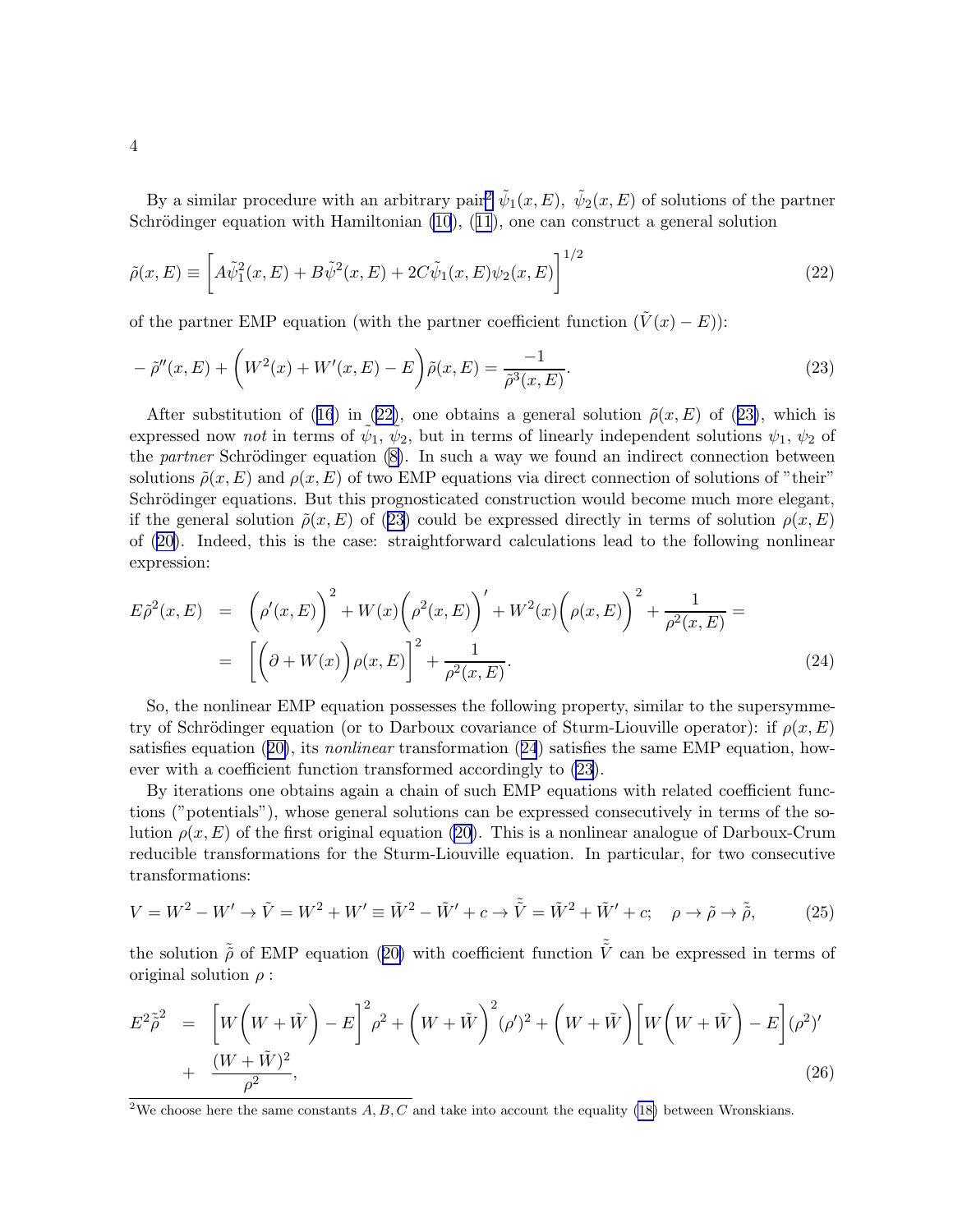<span id="page-4-0"></span>where  $W(x)$  and  $\tilde{W}(x)$  are connected by equality [\(25](#page-3-0)) and can be expressed [10] in terms of a single function  $f(x)$ :

$$
W = f - \frac{2f' - c}{4f}; \quad \tilde{W} = f + \frac{2f' - c}{4f}.
$$
\n(27)

The transformation([24](#page-3-0)) can be inverted:

$$
E\rho^{2}(x,E) = \left[ \left( \partial - W(x) \right) \tilde{\rho}(x,E) \right]^{2} + \frac{1}{\tilde{\rho}^{2}(x,E)}.
$$
\n(28)

Though the difference in signs in front of  $W(x)$  in [\(24](#page-3-0)) and (28) seems to be obvious due to the relation between [\(9](#page-1-0)) and [\(11\)](#page-1-0), the direct check of (28) is not so trivial: it is useful to explore the intermediate auxiliary equality for  $\tilde{\rho}$  and  $\rho$ :

$$
\tilde{\rho}\tilde{\rho}' - W\tilde{\rho}^2 = -\rho\rho' - W\rho^2. \tag{29}
$$

3. The various generalizations of standard SUSY QM transformations were investigated in the literature. In particular, SUSY transformations of higher order in derivatives were constructed in  $\lceil 9, 10, 11 \rceil$  $\lceil 9, 10, 11 \rceil$  $\lceil 9, 10, 11 \rceil$  $\lceil 9, 10, 11 \rceil$  $\lceil 9, 10, 11 \rceil$  (see also the recent papers  $\lceil 16 \rceil$  $\lceil 16 \rceil$  $\lceil 16 \rceil$ ). It was shown  $\lceil 9 \rceil$  $\lceil 9 \rceil$  $\lceil 9 \rceil$ ,  $\lceil 10 \rceil$  for the one-dimensional Schrödinger equation, that only two "elementary" types of transformations exist: the first order ones,generated by  $q^{\pm}$  (see ([12\)](#page-1-0), ([15\)](#page-2-0)), and the irreducible second order transformations, which can not be expressed as a product of two standard first order transformations. All supercharges (and supertransformations) of higher order can be represented as a number of firstand second-order steps [ [10\]](#page-7-0). In the context of the present paper it seems to be interesting, in addition to the construction which lead to([24\)](#page-3-0) and (28), to take into account these second order supertransformations of Schrödinger operator and their possible analogues for EMP equation.

The most general form of solution of intertwining relations [\(13](#page-1-0)), but with second order supercharges  $q^{\pm}$ , was found in [10]:

$$
q^+ = \partial^2 - 2f(x)\partial + b(x); \tag{30}
$$

$$
q^{-} = (q^{+})^{\dagger} = \partial^{2} + 2f(x)\partial + 2f'(x) + b(x); \tag{31}
$$

$$
b(x) = f^{2}(x) - f'(x) - \frac{f''(x)}{2f(x)} + \left(\frac{f'(x)}{2f(x)}\right)^{2} + \frac{d}{4f^{2}(x)};
$$
\n(32)

$$
V(x) = -2f'(x) + f^{2}(x) + \frac{f''(x)}{2f(x)} - \left(\frac{f'(x)}{2f(x)}\right)^{2} - \frac{d}{4f^{2}(x)};
$$
\n(33)

$$
\tilde{V}(x) = +2f'(x) + f^{2}(x) + \frac{f''(x)}{2f(x)} - \left(\frac{f'(x)}{2f(x)}\right)^{2} - \frac{d}{4f^{2}(x)},
$$
\n(34)

where  $f(x)$  is an arbitrary real function. For reducible transformations  $d = -c^2/4$ , it was introduced already in  $Eq.(27)$ , and an irreducible situation corresponds to the case when the constant d is positive.

Substitution of<sup>3</sup>

$$
\tilde{\psi}_i(x,E) = \frac{1}{\sqrt{E^2 + d}} q^- \psi_i(x,E); \quad i = 1,2
$$
\n(35)

<sup>&</sup>lt;sup>3</sup>The normalization factor is obtained from the corresponding relation of the algebra of Second Order SUSY Quantum Mechanics [ [9, 10](#page-7-0)]:  $q^+q^- = H^2 + d$ ;  $d > 0$ .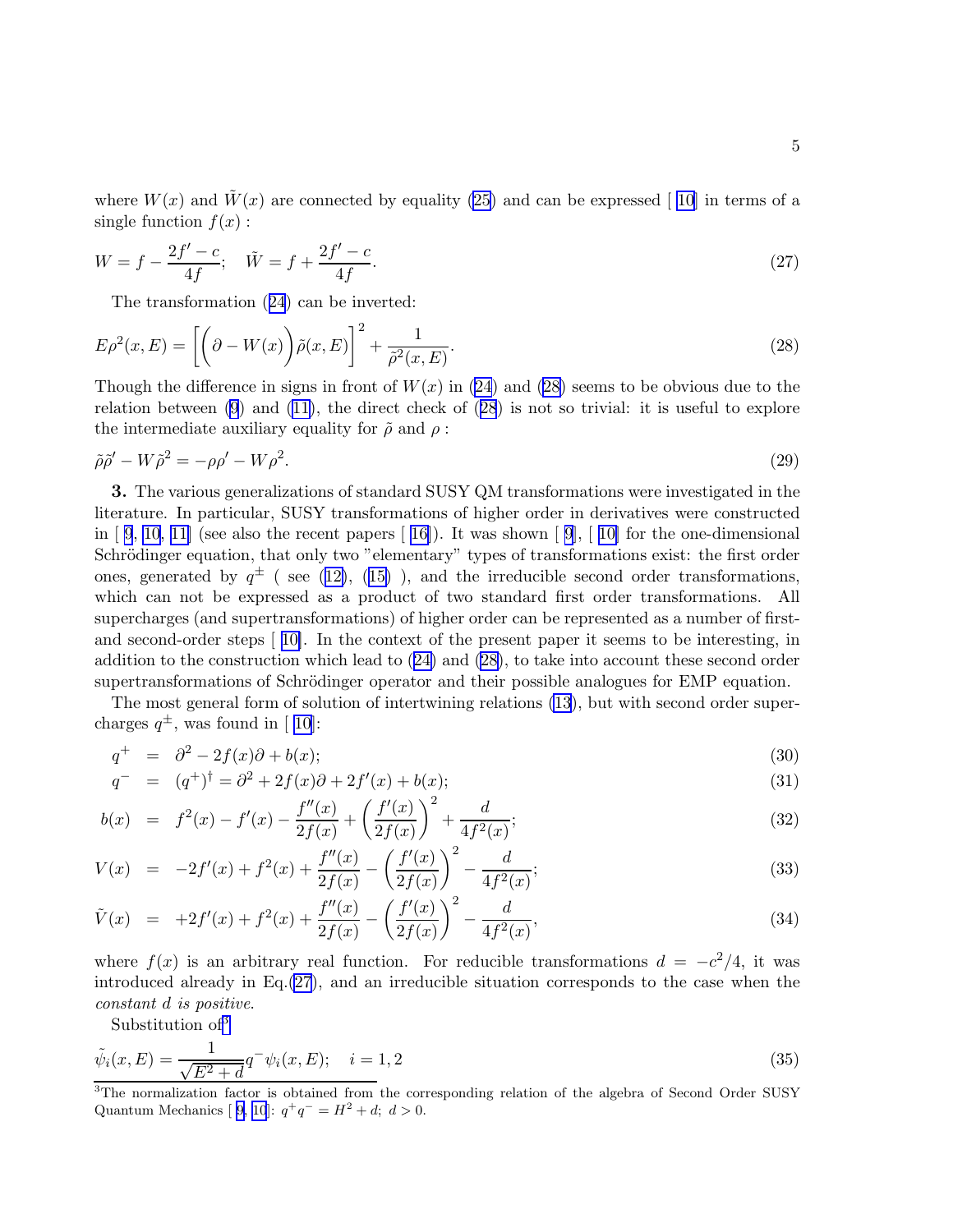<span id="page-5-0"></span>with the second order  $q^-$  from [\(31\)](#page-4-0), [\(32](#page-4-0)), into Eq.([22](#page-3-0)) leads to new expression for  $\tilde{\rho}(x,E)$  in terms of original solutions  $\psi_1(x, E)$ ,  $\psi_2(x, E)$ . This expression, after replacing  $\psi''$ s via Schrödinger equation [\(8\)](#page-1-0), again can be written in terms of function  $\rho(x, E)$  and its first derivative only:

$$
(E2 + d)\tilde{\rho}2(x, E) = 4f2(x)\left(\rho'(x, E)\right)2 + \left(2f2(x) - f'(x) - E\right)2\rho2(x, E) ++ 2f(x)\left(2f2(x) - f'(x) - E\right)\left(\rho2(x, E)\right) + \frac{4f2(x)}{\rho2(x, E)}.
$$
(36)

4. One of the reasons of the rather long peculiar interest to Ermakov systems and to related EMP equations is connected with existence of the  $x$ −independent quantity (or  $t$ −independent in the context of classical harmonic oscillator instead of Schrödinger equation  $(8)$ ). This invariant, so called Ermakov-Lewis invariant, is expressed in terms of an arbitrary solution  $\Psi(x, E)$  of [\(8\)](#page-1-0) andan arbitrary solution  $\rho(x, E)$  of the related "auxiliary" equation ([20\)](#page-2-0):

$$
I = \frac{1}{2} \left[ \left( \frac{\psi(x, E)}{\rho(x, E)} \right)^2 + \left( \rho(x, E) \psi'(x, E) - \rho'(x, E) \psi(x, E) \right)^2 \right]. \tag{37}
$$

Calculation of (37) with  $\tilde{\rho}$  and  $\Psi$  instead of  $\rho$  and  $\Psi$  shows that the value of Ermakov-Lewis invariant is not changed under this supersymmetric transformation and its iterations, i.e.  $I = I$ .

The quantum number function [\(7\)](#page-1-0) for bound states  $E_n$  transforms to an analogous function  $\tilde{N}(\tilde{E}_n)$  for the system [\(10](#page-1-0)).  $\tilde{N}(\tilde{E}_n)$  either coincides with  $N(E_n)$  or differs by  $\pm 1$ . This difference depends on the interrelation of spectra H and H, i.e. [12] on the asymptotic properties of superpotential  $W(x)$ . For the case of second order transformations [\(31](#page-4-0)) this difference can be equal to  $\pm 2$  (see [ [10](#page-7-0)]).

5. As an illustration, we will discuss a simple example in some detail, namely the infinite square well potential

$$
V(x) = \begin{cases} -1 & |x| \le \pi/2 \\ \infty & |x| > \pi/2 \end{cases} \tag{38}
$$

which can be expressed([9\)](#page-1-0) in terms of the superpotential

$$
W(x) = \begin{cases} \tan x & |x| \le \pi/2 \\ \infty & |x| > \pi/2 \end{cases} \tag{39}
$$

In the following we will confine ourselves to the well region  $|x| \leq \pi/2$  unless otherwise stated. The supersymmetric partner is:

$$
\tilde{V}(x) = W^2(x) + W'(x) = -1 + 2\sec^2 x \tag{40}
$$

for the supersymmetric partner potential. The eigenvalues for  $V(x)$  are

$$
E_n = n(n+2) , \quad n = 0, 1, 2, \dots, \tag{41}
$$

where by construction the ground state eigenvalue  $E_0$  is zero. Because of supersymmetry, the eigenvalues coincide with those of  $\tilde{V}(x)$ :

$$
E_{n+1} = \tilde{E}_n \,, \quad n = 0, 1, 2, \dots \,.
$$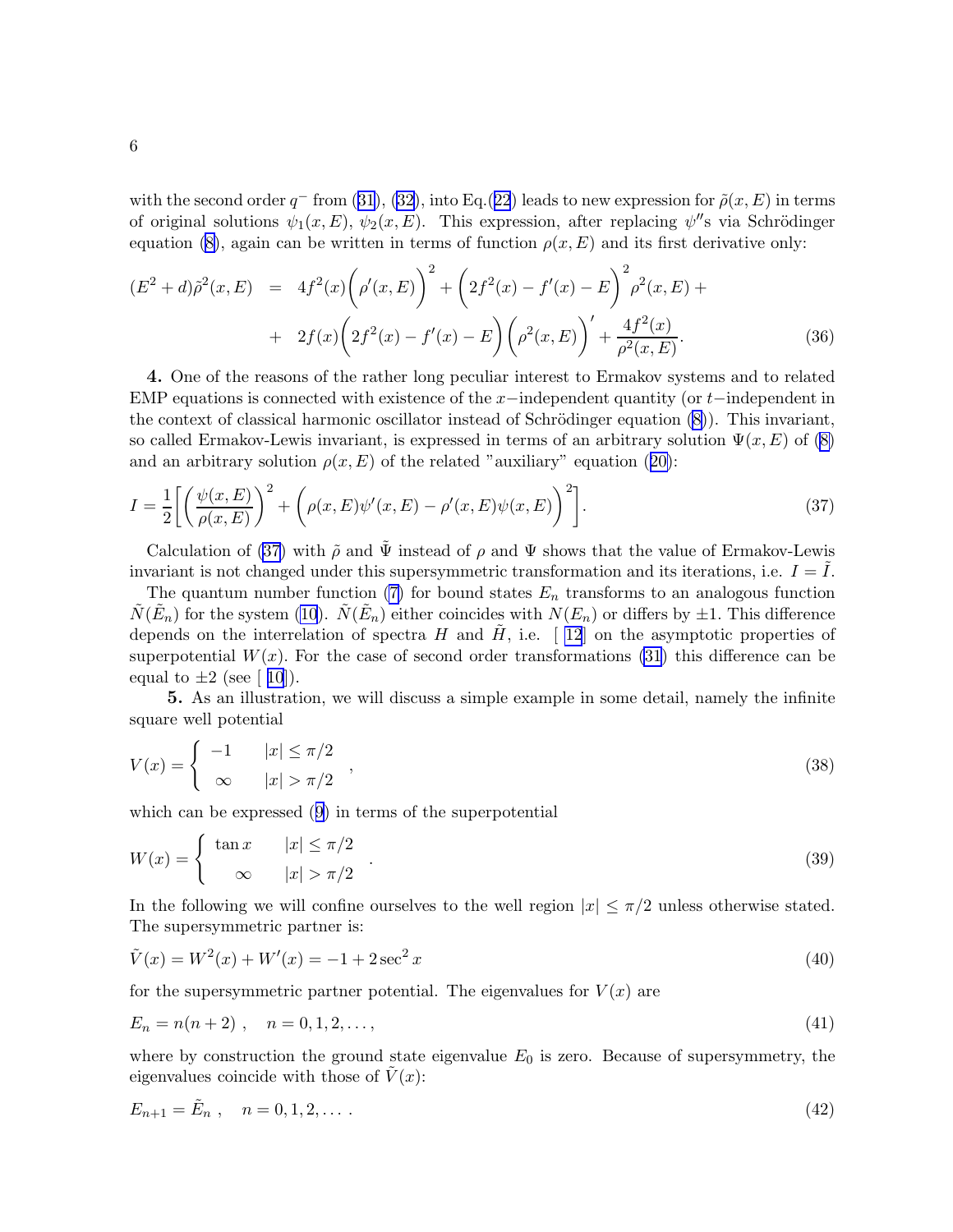According to Eq.([19\)](#page-2-0) we can now write the general solution of the EMP-equation([20](#page-2-0))

$$
\rho''(x) + k^2 \rho(x) = \rho^{-3}(x), \quad k^2 = E + 1 \tag{43}
$$

in terms of the solutions  $\psi_1(x) = \sin kx$  and  $\psi_2(x) = \cos kx$  of the Schrödinger equation:

$$
\rho^{2}(x) = A \sin^{2} kx + B \cos^{2} kx + 2C \sin kx \cos kx, \quad AB - C^{2} = 1/k^{2}. \tag{44}
$$

Note that  $\rho(x)$  is infinite outside the potential well. Assuming the special case  $C = 0$ ,  $A = B =$  $1/k$  for simplicity, we have the solution

$$
\rho^2(x) = 1/k = const.
$$
\n<sup>(45)</sup>

As a check of the Milne quantization condition [\(7\)](#page-1-0) one obtains

$$
N(E) = \frac{1}{\pi} \int_{-\infty}^{+\infty} \rho^{-2} dx = \frac{1}{\pi} \int_{-\pi/1}^{+\pi/2} k dx = k = n + 1, \quad n = 0, 1, 2, \dots
$$
 (46)

which reproduces, of course, Eq.[\(41\)](#page-5-0)

By means of the supersymmetric covariance we can now immediately write down the solution  $(24)$  $(24)$ of the EMP-equation  $(23)$  for the partner potential  $(40)$  $(40)$  $(40)$ :

$$
\tilde{\rho}^2(x) = (\rho' + \rho \tan x)^2 + \rho^{-2} = k^{-1} \tan^2 x + k = \gamma (k^2 + \tan^2 x) \tag{47}
$$

with  $\gamma = 1/kE$ .

By some elementary algebra, one can directly check that  $\tilde{\rho}$  is indeed a solution of the EMP equation [\(23](#page-3-0)).

From the solution (47) we can also compute the quantum number function

$$
\tilde{N}(E) = \frac{1}{\pi} \int_{-\infty}^{+\infty} \frac{dx}{\tilde{\rho}^2} = \frac{1}{\pi \gamma} \frac{\pi}{k(1+k)} = k - 1
$$
\n(48)

and with  $N(E) = k$  from (46) we arrive at the relation  $N(E) = \tilde{N}(E) + 1$  as was predicted, taking into account Eq.[\(42\)](#page-5-0).

Finally, we can also verify that the values of the invariants I and  $\tilde{I}$  agree. If  $\Psi(x)$  is any solution of the Schrödinger equation for the square well potential  $V(x)$  and  $\rho^2(x) = 1/k$  is taken from (45), we have

$$
2I = \left(\frac{\Psi}{\rho}\right)^2 + (\rho\Psi' - \rho'\Psi)^2 = k\Psi_0^2 + k^{-1}\Psi'^2.
$$
\n(49)

The partner wave function is  $\sqrt{E} \tilde{\Psi} = \Psi' + \tan x \Psi$  with  $\sqrt{E} \tilde{\Psi}' = (\tan^2 x - E) \Psi + \tan x \Psi'$ . We evaluate the (constant) value of the invariant  $\tilde{I}$  at  $x = 0$ , which gives with  $\Psi(0) = \Psi_0$  etc. and  $\tilde{\rho}_0^2 = \gamma k^2, \ \tilde{\rho}_0' = 0$ :

$$
2\tilde{I} = \left(\frac{\tilde{\Psi}_0}{\tilde{\rho}_0}\right)^2 + (\tilde{\rho}_0 \tilde{\Psi}_0' - \tilde{\rho}_0' \tilde{\Psi}_0)^2
$$
  
= 
$$
\left(\frac{\Psi_0'}{\sqrt{E}}\right)^2 \frac{1}{\gamma k^2} + \gamma k^2 \left(-\sqrt{E} \Psi_0\right)^2 = k^{-1} \Psi_0'^2 + k \Psi_0^2 = 2I.
$$
 (50)